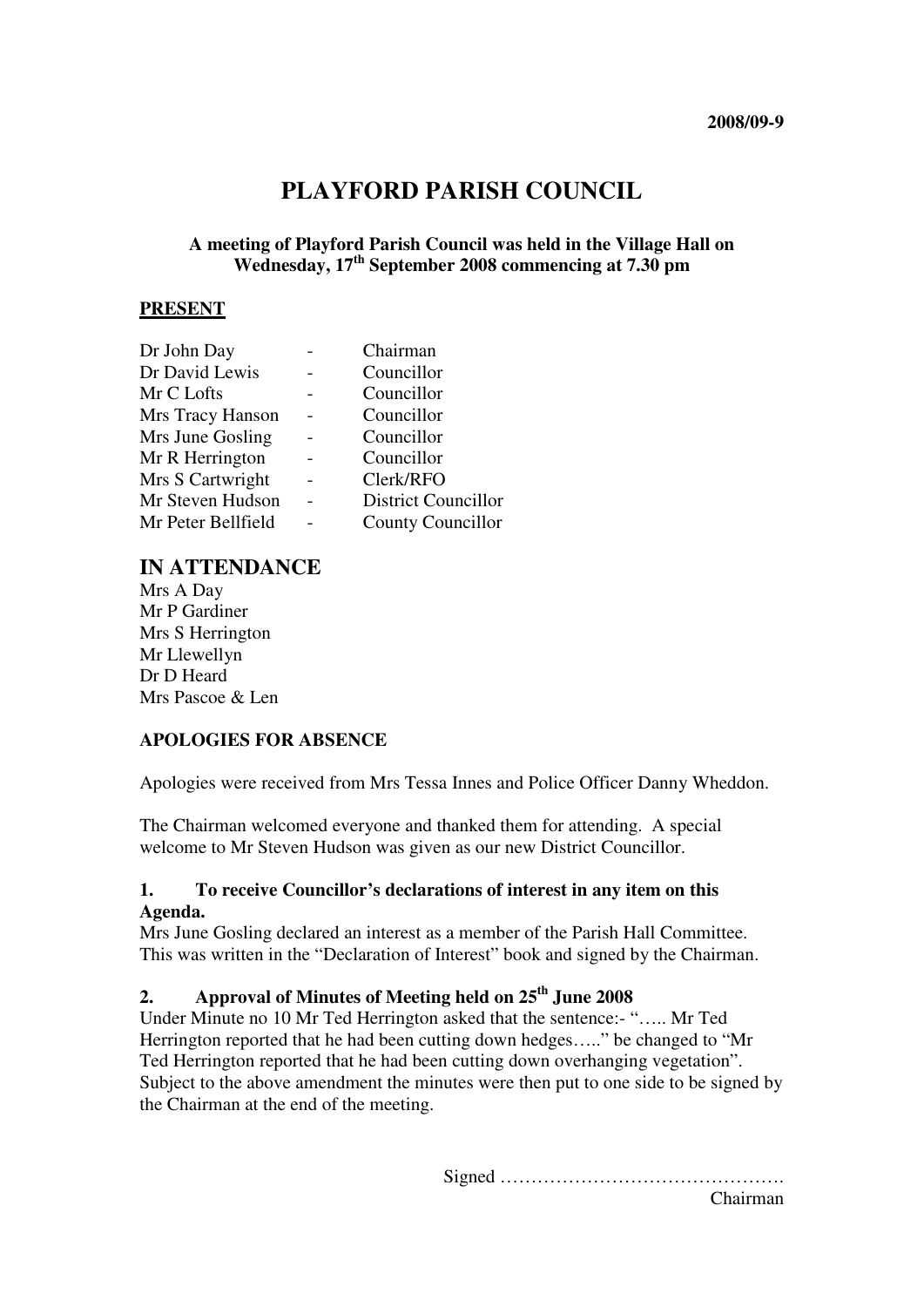### **3. Matters arising from the minutes (not covered in Agenda items listed below)**

**Footpaths/byways**. The Council has received a letter from Mrs Eileen Stennett confirming the proposed route of the permissive path joining footpath 18 and 9. Mrs Stennett will be dealing directly with Suffolk County Council on this matter. Footpaths number 20, 1 and 7 have now been cleared though footpath number 7 is closed due to blocked drains.

**Neighbournood Watch Scheme.** Pcso Sallyanna Chatten-Berry had been in touch with the Clerk over the Neighbourhood Watch Scheme. As instructed the Clerk had given her Mr Ben Welham's telephone number in order that she may set up a meeting with him to discuss things further.

**Risk Assessment**. Signs to keep dogs off the playing field are acrylic and cost £18. To supply and install costs £118. Dr John Day has volunteered to put up two – one at either end of the playing field. The cost will be £36 for the signs. Mr Ted Herrington proposed that we go ahead and purchase them. This was seconded by Mrs June Gosling.

**Parish Plan.** Mrs Tracy Hanson reported that they had had a 70%-75% return of the householders questionnaire and 60% of these had already been input onto the computer. The deadline for the data input is the end of next week  $(26<sup>th</sup> September)$ . Analysing the data will come later though it is hoped to be completed by end of October.

**Local Development Framework.** Dr John Day reported back from a workshop he had attended on the LDF's proposal to build 1,500 houses on the "fringe" of Ipswich. He commented that the proposal to build these additional houses would take place between now and 2020 with Playford being the least likely location for building. Mr Peter Bellfield reported that new developments had taken place with BT submitting outline planning permission for the building of 2,000 new homes on the area of land surrounding Adastral Park. As well as new houses there would be a primary school, healthcare, public transport, shops, jobs, leisure facilities and public spaces. The road infrastructure would also be improved to accommodate expansion.

> Signed ………………………………………. Chairman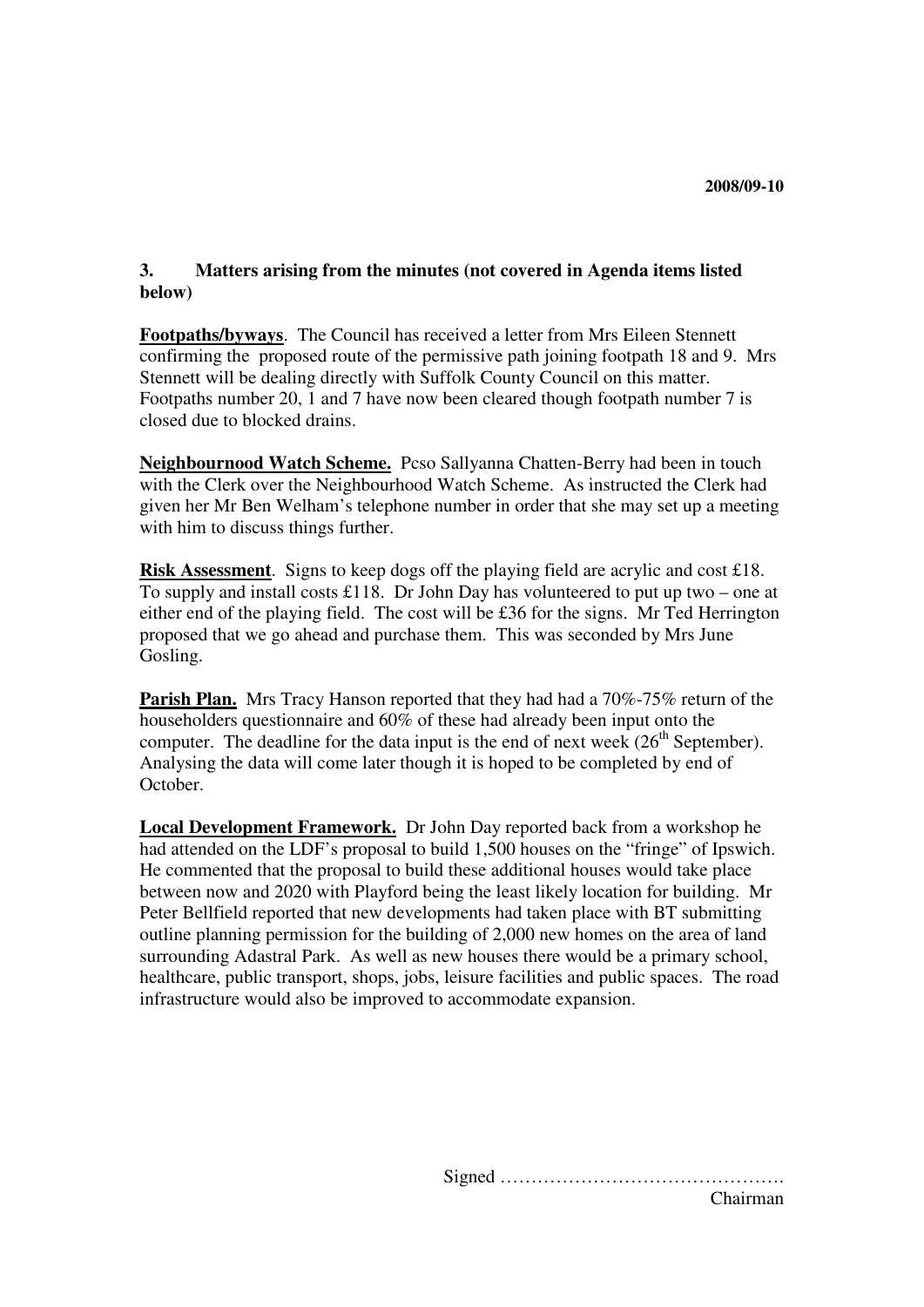## **4. Boundary Committee Review**

Dr John Day opened this discussion to the members of public present. Our County Councillor and District Councillor provided an update on the current situation and proposals of the Boundary Committee to date. A wide-ranging discussion took place. The Chairman then invited the Council to formulate their specific proposals. All voted against the two unitary councils (Felixstowe/Ipswich & 46 parishes and a Rural Suffolk). Councillors voted that One Unitary Suffolk (that the Boundary Committee gave merit to) was a better option. This was proposed by Mr Ted Herrington and seconded by Dr David Lewis. It was decided to write to the Boundary Committee outlining our reasoning, namely:- 1) financially, it must be the most economic way forward. 2) the separation of a much expanded Ipswich to include a number of rural parishes such as ours and those in the Shotley Peninsular and embracing Felixstowe follows no logical pattern. 3) the removal of Lowestoft and the separation of Felixstowe and Ipswich from existing Suffolk County Council into North Haven would leave the rest of Suffolk bereft of significant economic power points. It was also agreed that if the two unitary councils were to come into fruition Playford would want to be part of Rural Suffolk as opposed to inclusion in the North Haven Unitary since Playford primarily consists of a small envelope of houses completely surrounded by agricultural land. It was agreed to emphasise this in our recommendations to the Boundary Committee. This was proposed by Dr David Lewis and seconded by Mrs June Gosling. It was resolved that we write to the Boundary Committee with our comments.

#### **5. Planning**

### **C08/1031 3 The Courts, Playford, IP6 9DR**

**Erection of pitched roof, first floor front extension, garage and single-storey side extension**.

This proposal has been withdrawn.

### **C08/1167 The Old House, Bransons Lane, IP6 9DN**

#### **Replacement garage and store with additional granny annexe above. New Jacuzzi room replacing existing outshot.**

Mr Llewellyn informed Councillors that SCDC has given permission for the Jacuzzi room but a decision on the annexe has yet to be made.

### **C08/1582 Site of former High Meadows, Butts Road**

### **Relocation of existing timber stables/barn buildings parallel to Butts Road, including surfacing to the front of the buildings.**

This proposal met with no support from Councillors. It was agreed to write to SCDC including in the letter the Councillors comments made on the Planning Application form that had been circulated. In addition three extra points were made:- 1) the domestic boundary on the architects drawings are incorrect, 2) the new structure is not within that boundary but on agricultural land, and 3) it blocks the view of special landscape area.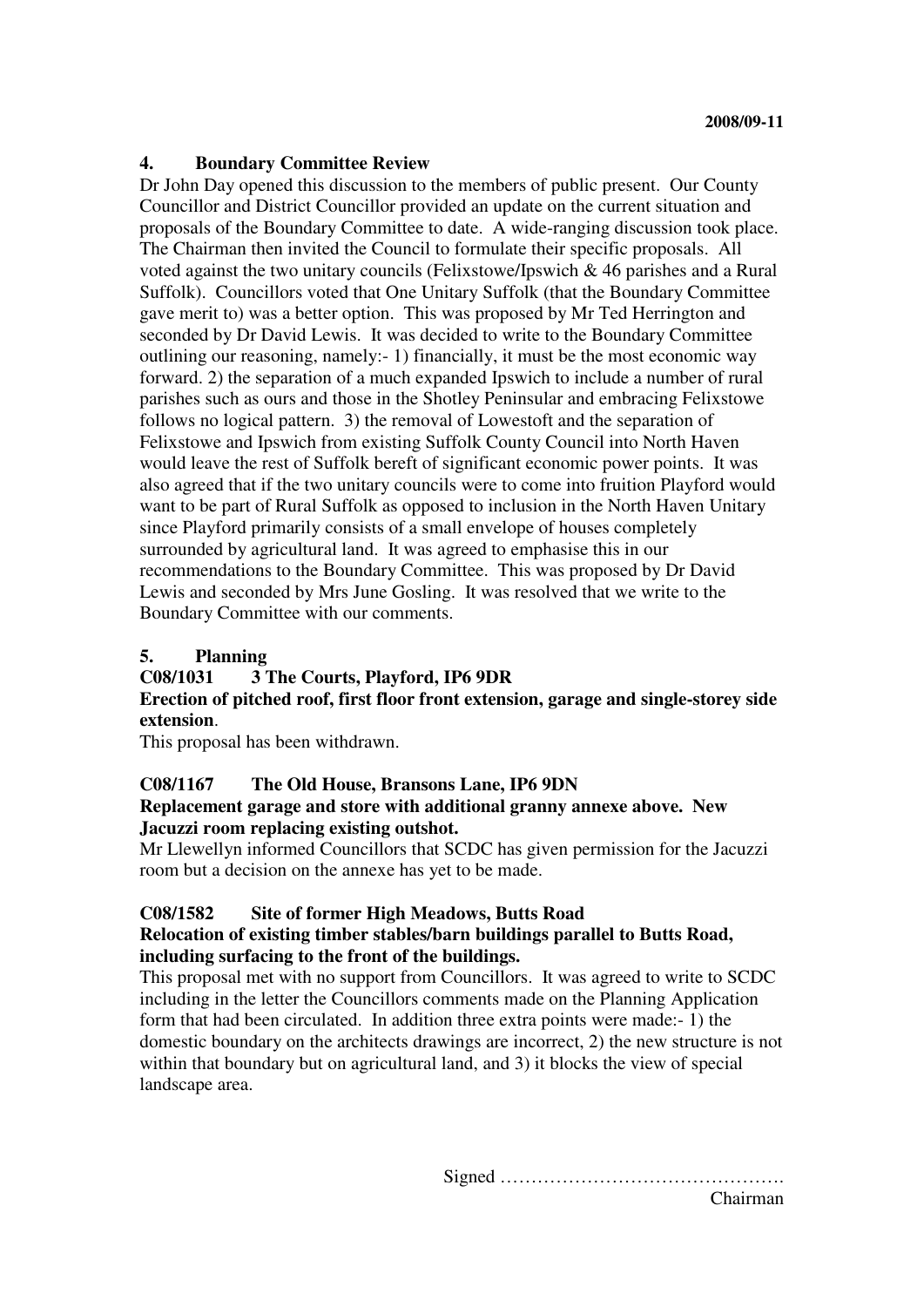# **C08/1196 Spindleberry, Church Lane, IP6 9DR New single-storey garage with car port, insertion of dormer windows new entrance porch & conversion of existing garage into kitch/dining room (resubmission of C07/2122).**

Permission has been granted from SCDC.

#### **6. Finance**

The following cheques were reported:- Cheque No. 541 £5.00 Mr Phil Holmes. (Boundary meeting flyers) Cheque No. 542 £141 BDO Stoy Hayward

£70.62 credit has been received from SCDC for recycling credits.

Approval of the Annual Return by BDO Stoy Hayward was accepted by Councillors.

We have received a letter from Mrs Jenny Shaw of the Bealings Village Hall Trust asking for our share of the £2,000 that is available as a grant (from the Outdoor Playing Space Contributions) to the "Little Bealings Group" (Great Bealings, Little Bealings and Playford). Since there is nothing that Playford wish to spend money on it was agreed to write to Mrs Shaw confirming that Playford agrees to support the release of these new funds to the John Belstead Playing Field Project.

#### **7. Correspondence**

Dr John Day read out an email received from Mr Brian Seward giving his views on the Boundary Committee's proposal.

A police report has been received from PS 3 Lydford. There were no crimes to report. The report will be circulated around Councillors. Details of the new structure of the SNT has been circulated to Councillors. It was noted that the next meeting of the SNT would be at 10.30am on 3 October in Kesgrave Town Hall.

An email from SALC offering a Planning Workshop on Monday, 13<sup>th</sup> October had been received. This is at a cost of £25 plus VAT. Dr John Day expressed an interest in attending this.

An email inviting Councillors to Suffolk Acre's AGM on Thursday,  $2<sup>nd</sup>$  October had been received. It was agreed Dr John Day and Mrs Sarah Cartwright would attend. A grant form sent from SALC, in conjunction with Suffolk Strategic Partnership, had been received offering financial assistance of up to £250 for the purchasing of a marquee. Since the form had to be received by SALC by 5 pm (17.09.08) the Clerk had completed and submitted the form with the prior knowledge that should the grant not be required nothing would be lost.

> Signed ………………………………………. Chairman